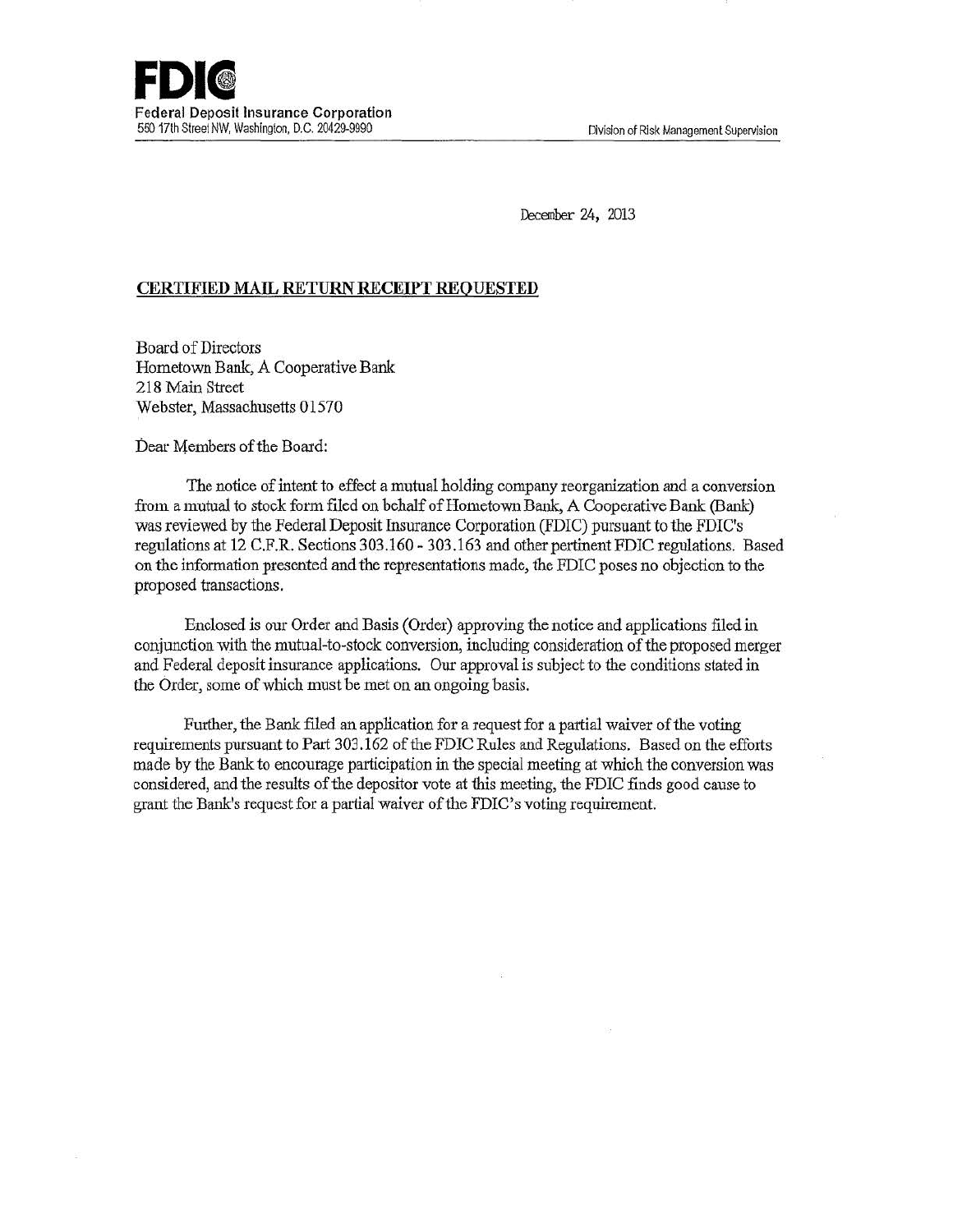Board of Directors Page 2 Hometown Bank, A Cooperative Bank

Please notify the New York Regional Office in writing when the proposed transaction has been consummated. If an extension of the time limit included in the Order is required, a letter requesting a specific extension of the limitation, and the reasons for the extension, should be submitted to Regional Director John F. Vogel at 350 Fifth Avenue, Suite 1200, New York, New York.

Sincerely,

## *Is/*

James C. Watkins Deputy Director

cc: Kent M. Krudys, Esq. Megan McKinny, Esq. Luse Gorman Pomerenk & Schick, P.C. 5335 Wisconsin Avenue, N.W., Suite 400 Washington, D.C. 20015-2035

> Alexis Leahy Chief Director of Bank Supervision Massachusetts Division of Banks 1000 Washington Street Boston, Massachusetts 02118-6400

Scott Chu - Supervisory Analyst Federal Reserve Bank of Boston 600 Atlantic A venue Boston, Massachusetts 02210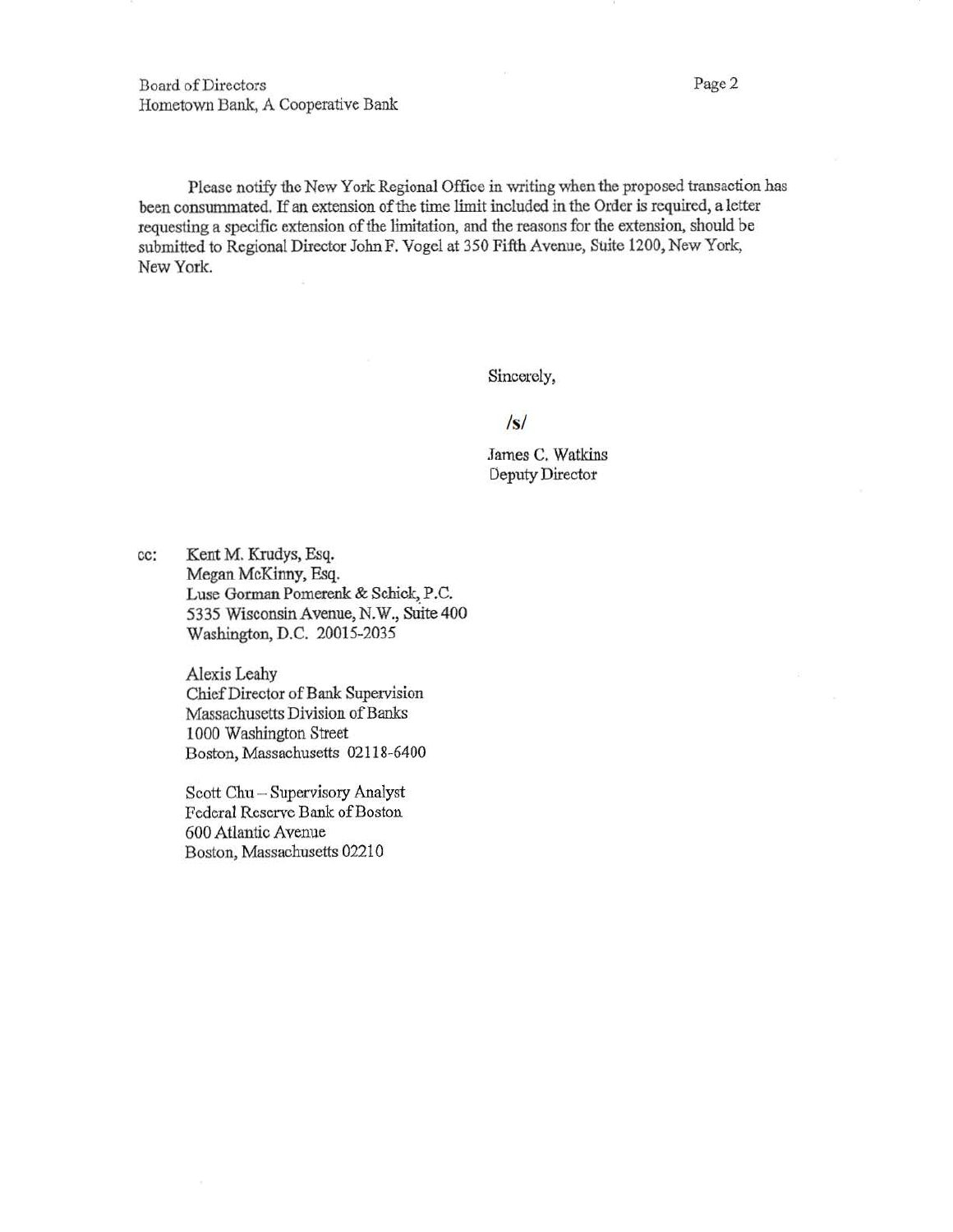## FEDERAL DEPOSIT INSURANCE CORPORATION

Hometown Bank, A Cooperative Bank Webster, Worcester County, Massachusetts

Applications for Federal Deposit Insurance and Consent to Merge

## ORDER AND BASIS FOR CORPORATION APPROVAL

Pursuant Section 18( c) of the Federal *Deposit* Insurance (FDI) Act, Hometown Bank, A Cooperative Bank, Webster, Massachusetts (Mutual Institution), currently a state-chartered, mutually-owned Deposit Insurance Fund (DIF) member with total resources of \$360,662,000 and total deposits of \$308,018,000 as of September 30, 2013, has filed an application for the FDIC's consent to merge with Hometown Interim Stock Bank, Webster, Massachusetts, a proposed new interim, state-chartered stock cooperative bank. In addition, applications have been filed for Federal deposit insurance for an interim Massachusetts-chartered mutual cooperative bank (Hometown De Novo Cooperative Bank), which will be subsequently reorganized into a mutual holding company (MHC) and Hometown Interim Stock Bank

The transaction is to effect the Mutual Institution's plan of reorganization which, solely to facilitate such undertaking, provides for:

- Mutual Institution will organize a new *de novo* interim Massachusetts-chartered mutual bank, Hometown De Novo Cooperative Bank, and subsequently reorganize it into a Massachusetts mutual holding company to be known as Hometown Community Bancorp, MHC.
- Hometown Community Bancorp, MHC will establish a new, wholly-owned Massachusetts-chartered stock cooperative bank to be known as Hometown Interim Stock Bank (Subsidiary Bank).
- Mutual Institution will merge into Subsidiary Bank, with Subsidiary Bank as the legally surviving entity and assuming the name of Hometown Bank (Resultant Bank).
- Hometown Community Bancorp, MHC will immediately thereafter establish a Marylandchartered stock cotporation to be known as Hometown Community Bancorp, Inc.
- Hometown Community Bancorp, MHC will immediately thereafter contribute 100 percent of the shares of the Hometown Bank to Hometown Community Bancorp, Inc.

Upon consummation of the reorganization, the deposits of the Resultant Bank will continue to be insured under the DIF. On the effective date of the reorganization, the Resultant Bank will be a stock bank that is wholly owned by Hometown Community Bancorp, Inc.

On December 16, 2013, the Federal Reserve Bank of Boston approved applications to allow Hometown Community Bancorp, MHC, to become a mutual bank holding company and Hometown Community Bancorp, Inc., to become a mid-tier stock bank holding company.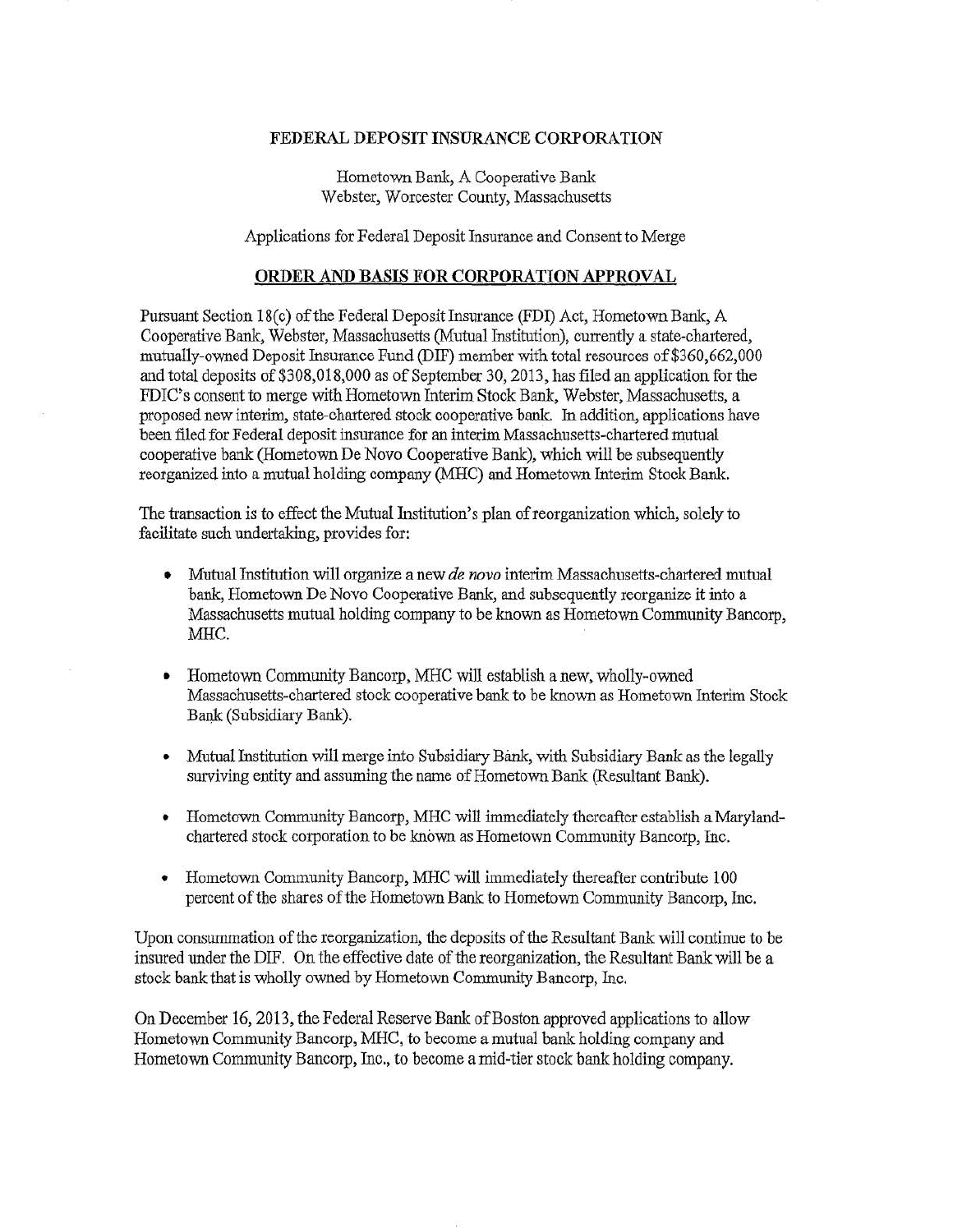Further, the Massachusetts Division of Banks granted Hometown Bank the authority to conduct banking business as a stock bank on November 8, 2013.

Following consummation of the merger, Resultant Bank will operate the same banking business, with the same management, at the same locations now being served by the Mutual Institution. The proposed transaction, per se, will not alter the competitive structure of banking in the market served by the Mutual Institution. The Resultant Bank's main office will continue to be located at 31 Sutton A venue, Oxford, Massachusetts.

Notice of the proposed transaction, in a form approved by the FDIC, has been published pursuant to the FDI Act. A review of available information, including the Community Reinvestment Act (CRA) Statement of the proponent, disclosed no inconsistencies with the purposes of the CRA. The Resultant Bank is expected to meet the credit needs of its community, consistent with the safe and sound operation of the institution.

In connection with the deposit insurance applications for Hometown De Novo Cooperative Bank and Hometown Interim Stock Bank, the FDIC has taken into consideration the financial history and condition, the adequacy of the capital structure, the future earnings prospects, the general character and fitness of the management, the convenience and needs ofthe communities to be served, the risk to the Deposit Insurance Fund and whether the banks' corporate powers are consistent with the purposes of the FDI Act.

In connection with the merger application, the FDIC has taken into consideration the financial and managerial resources and future prospects of the proponent banks and the Resultant Bank, the convenience and needs of the community to be served, and the effect of the proposed transaction on competition. The FDIC has also taken into consideration the effectiveness of the insured depository institutions involved in the proposed merger transaction in combating moneylaundering activities, and the risk posed by the transaction to the stability of the U.S. banking or financial system.

Having found favorably on all statutory factors, it is the FDIC's judgment that the applications for Federal Deposit Insurance and for Consent to Merge should be and are hereby approved subject to the following conditions, some of which are continuing in nature:

- 1. That, except for the proposed contribution by Hometown Community Bancorp, MHC, to Hometown Community Bancorp, Inc., no shares of the stock of Hometown Bank shall be sold, transferred or otherwise disposed of, to any person (including any Employee Stock Ownership Plan) unless prior notice is provided to and non-objection is received from the FDIC Boston Area Director.
- 2. That, prior to a sale, transfer or other disposition of any shares of Hometown Community Bancorp, Inc., by Hometown Community Bancorp, MHC, to any person (including any Employee Stock Ownership Plan), or any conversion of Hometown Community Bancorp, MHC to stock form, Hometown Bank will provide written notification to the FDIC Boston Area Director, including copies of all documents filed with the state and Federal banking and/or securities regulators in connection with any sale, transfer, disposition or conversion.